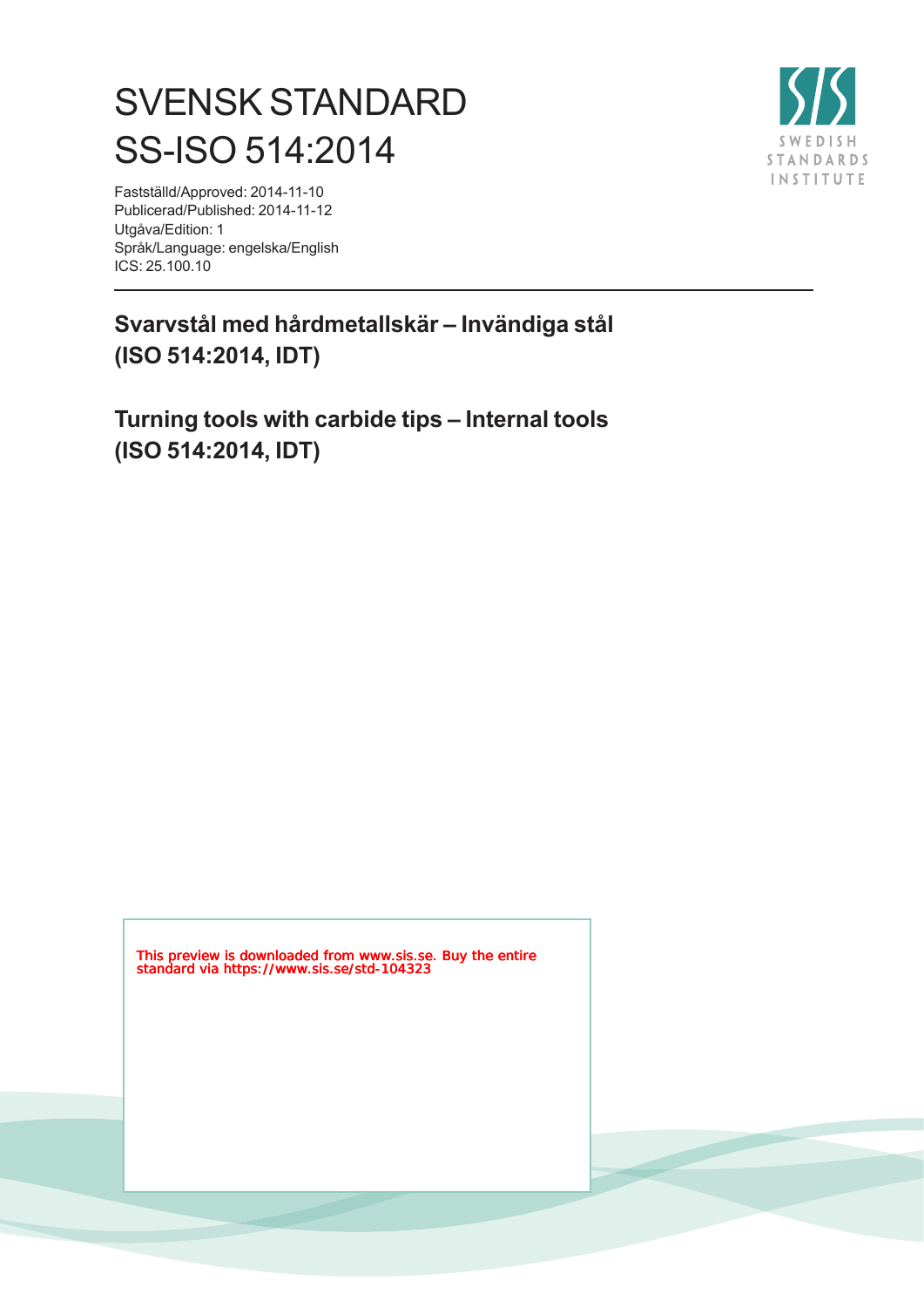# Standarder får världen att fungera

*SIS (Swedish Standards Institute) är en fristående ideell förening med medlemmar från både privat och offentlig sektor. Vi är en del av det europeiska och globala nätverk som utarbetar internationella standarder. Standarder är dokumenterad kunskap utvecklad av framstående aktörer inom industri, näringsliv och samhälle och befrämjar handel över gränser, bidrar till att processer och produkter blir säkrare samt effektiviserar din verksamhet.* 

#### **Delta och påverka**

Som medlem i SIS har du möjlighet att påverka framtida standarder inom ditt område på nationell, europeisk och global nivå. Du får samtidigt tillgång till tidig information om utvecklingen inom din bransch.

### **Ta del av det färdiga arbetet**

Vi erbjuder våra kunder allt som rör standarder och deras tillämpning. Hos oss kan du köpa alla publikationer du behöver – allt från enskilda standarder, tekniska rapporter och standardpaket till handböcker och onlinetjänster. Genom vår webbtjänst e-nav får du tillgång till ett lättnavigerat bibliotek där alla standarder som är aktuella för ditt företag finns tillgängliga. Standarder och handböcker är källor till kunskap. Vi säljer dem.

#### **Utveckla din kompetens och lyckas bättre i ditt arbete**

Hos SIS kan du gå öppna eller företagsinterna utbildningar kring innehåll och tillämpning av standarder. Genom vår närhet till den internationella utvecklingen och ISO får du rätt kunskap i rätt tid, direkt från källan. Med vår kunskap om standarders möjligheter hjälper vi våra kunder att skapa verklig nytta och lönsamhet i sina verksamheter.

**Vill du veta mer om SIS eller hur standarder kan effektivisera din verksamhet är du välkommen in på www.sis.se eller ta kontakt med oss på tel 08-555 523 00.**

# Standards make the world go round

*SIS (Swedish Standards Institute) is an independent non-profit organisation with members from both the private and public sectors. We are part of the European and global network that draws up international standards. Standards consist of documented knowledge developed by prominent actors within the industry, business world and society. They promote cross-border trade, they help to make processes and products safer and they streamline your organisation.*

#### **Take part and have influence**

As a member of SIS you will have the possibility to participate in standardization activities on national, European and global level. The membership in SIS will give you the opportunity to influence future standards and gain access to early stage information about developments within your field.

#### **Get to know the finished work**

We offer our customers everything in connection with standards and their application. You can purchase all the publications you need from us - everything from individual standards, technical reports and standard packages through to manuals and online services. Our web service e-nav gives you access to an easy-to-navigate library where all standards that are relevant to your company are available. Standards and manuals are sources of knowledge. We sell them.

#### **Increase understanding and improve perception**

With SIS you can undergo either shared or in-house training in the content and application of standards. Thanks to our proximity to international development and ISO you receive the right knowledge at the right time, direct from the source. With our knowledge about the potential of standards, we assist our customers in creating tangible benefit and profitability in their organisations.

**If you want to know more about SIS, or how standards can streamline your organisation, please visit www.sis.se or contact us on phone +46 (0)8-555 523 00**



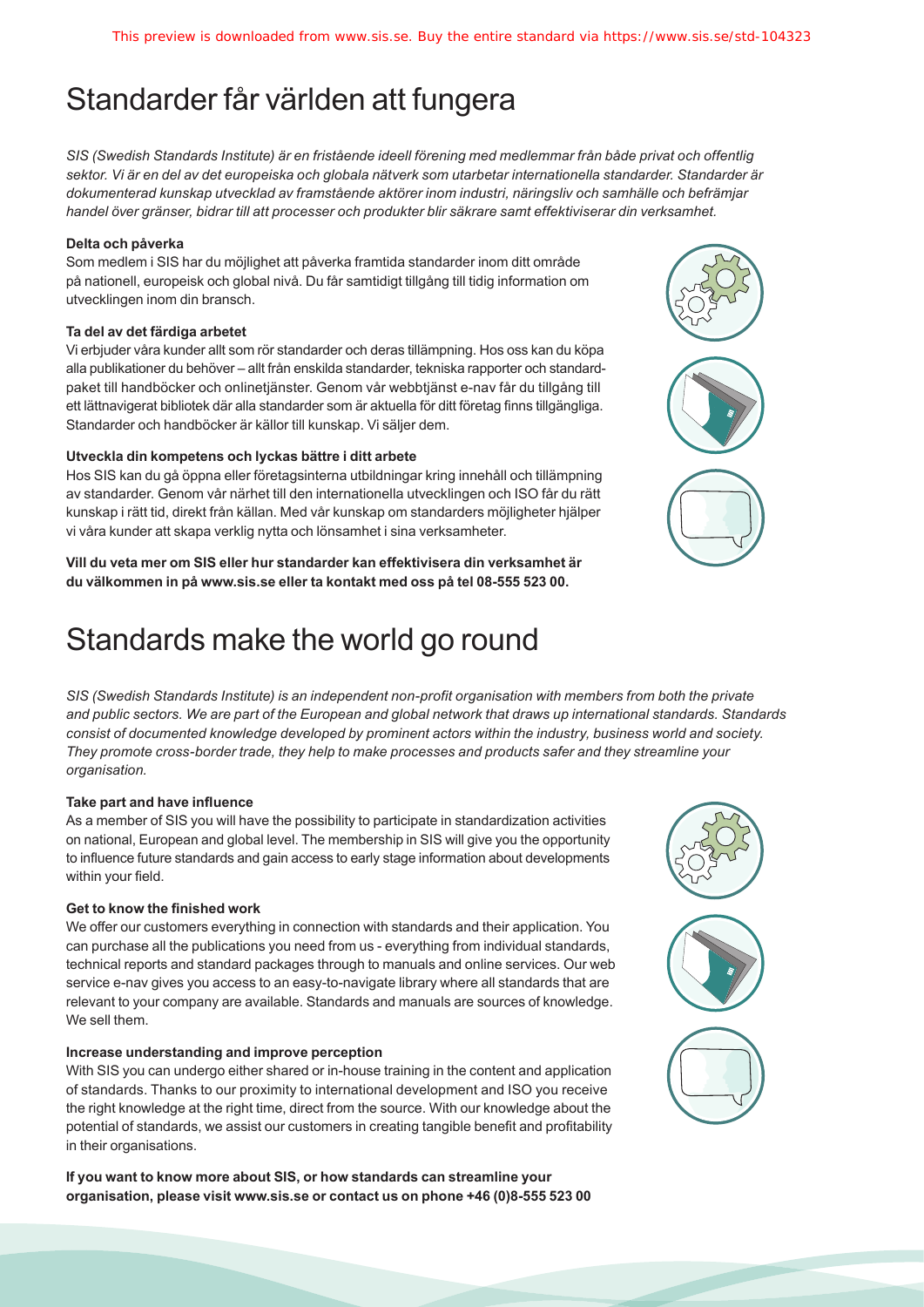Den internationella standarden ISO 514:2014 gäller som svensk standard. Detta dokument innehåller den officiella engelska versionen av ISO 514:2014.

The International Standard ISO 514:2014 has the status of a Swedish Standard. This document contains the official version of ISO 514:2014.

© Copyright / Upphovsrätten till denna produkt tillhör SIS, Swedish Standards Institute, Stockholm, Sverige. Användningen av denna produkt regleras av slutanvändarlicensen som återfinns i denna produkt, se standardens sista sidor.

© Copyright SIS, Swedish Standards Institute, Stockholm, Sweden. All rights reserved. The use of this product is governed by the end-user licence for this product. You will find the licence in the end of this document.

*Upplysningar om sakinnehållet i standarden lämnas av SIS, Swedish Standards Institute, telefon 08-555 520 00. Standarder kan beställas hos SIS Förlag AB som även lämnar allmänna upplysningar om svensk och utländsk standard.*

*Information about the content of the standard is available from the Swedish Standards Institute (SIS), telephone +46 8 555 520 00. Standards may be ordered from SIS Förlag AB, who can also provide general information about Swedish and foreign standards.*

Denna standard är framtagen av kommittén för Skärande verktyg, SIS / TK 273.

Har du synpunkter på innehållet i den här standarden, vill du delta i ett kommande revideringsarbete eller vara med och ta fram andra standarder inom området? Gå in på www.sis.se - där hittar du mer information.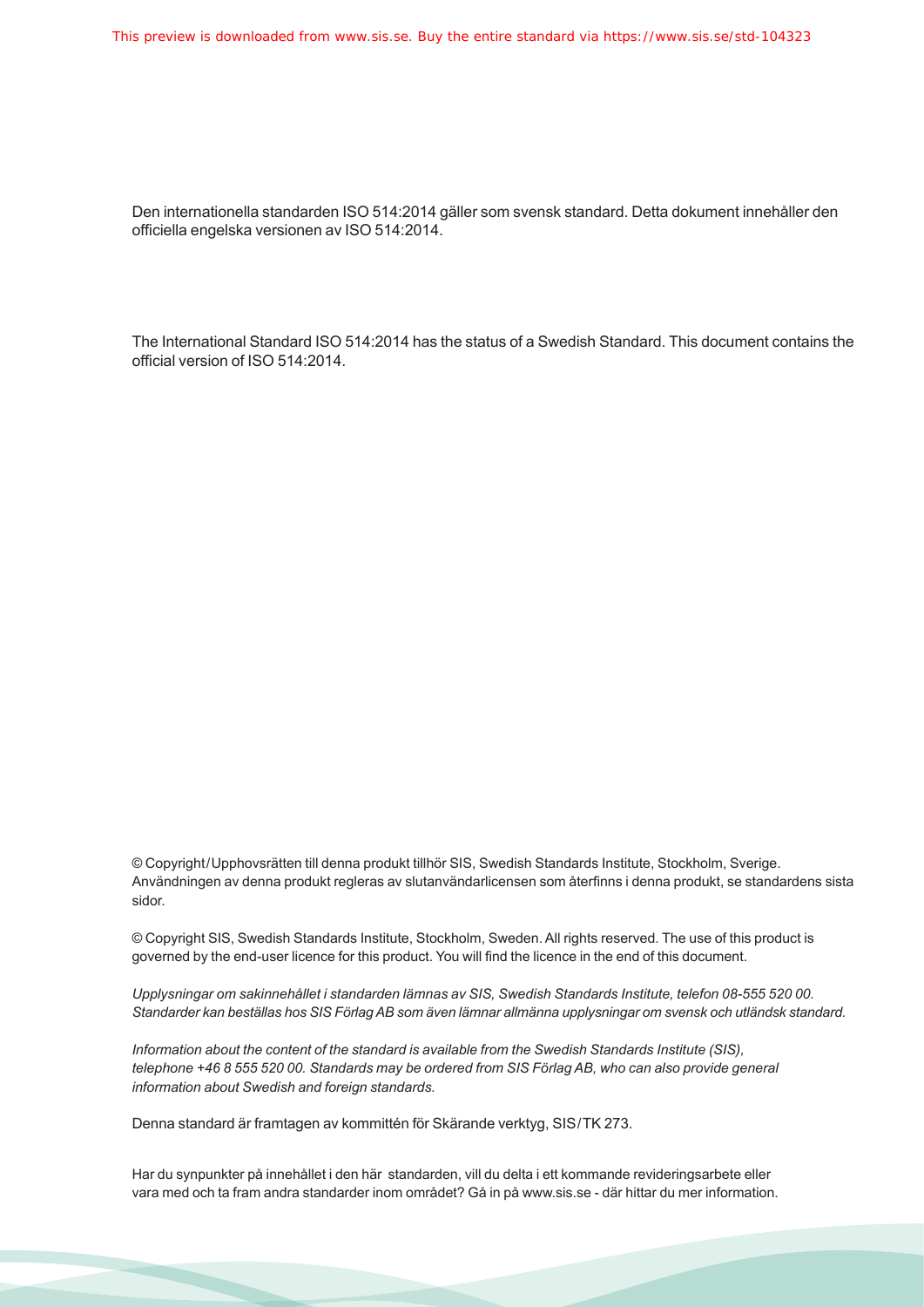This preview is downloaded from www.sis.se. Buy the entire standard via https://www.sis.se/std-104323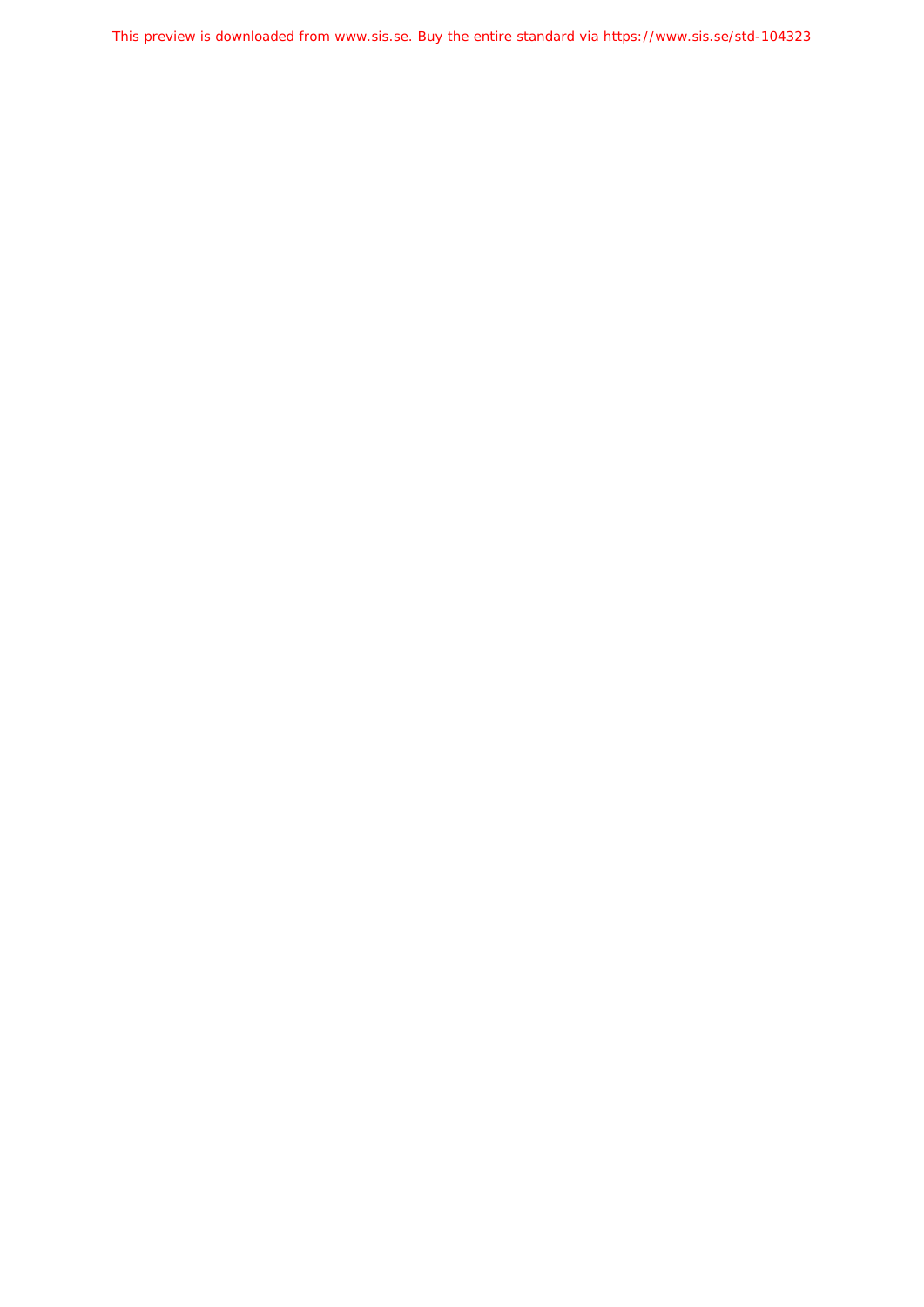# **Contents**

| <b>Foreword</b> |                     |                                                                                            |  |
|-----------------|---------------------|--------------------------------------------------------------------------------------------|--|
|                 |                     |                                                                                            |  |
| $\overline{2}$  |                     |                                                                                            |  |
| 3               |                     |                                                                                            |  |
|                 |                     |                                                                                            |  |
|                 |                     |                                                                                            |  |
|                 |                     |                                                                                            |  |
|                 |                     |                                                                                            |  |
| 4               | Dimensions          |                                                                                            |  |
|                 |                     | Annex A (informative) Relationship between designations in ISO 514 and ISO 13399 series  4 |  |
|                 | <b>Bibliography</b> |                                                                                            |  |

Page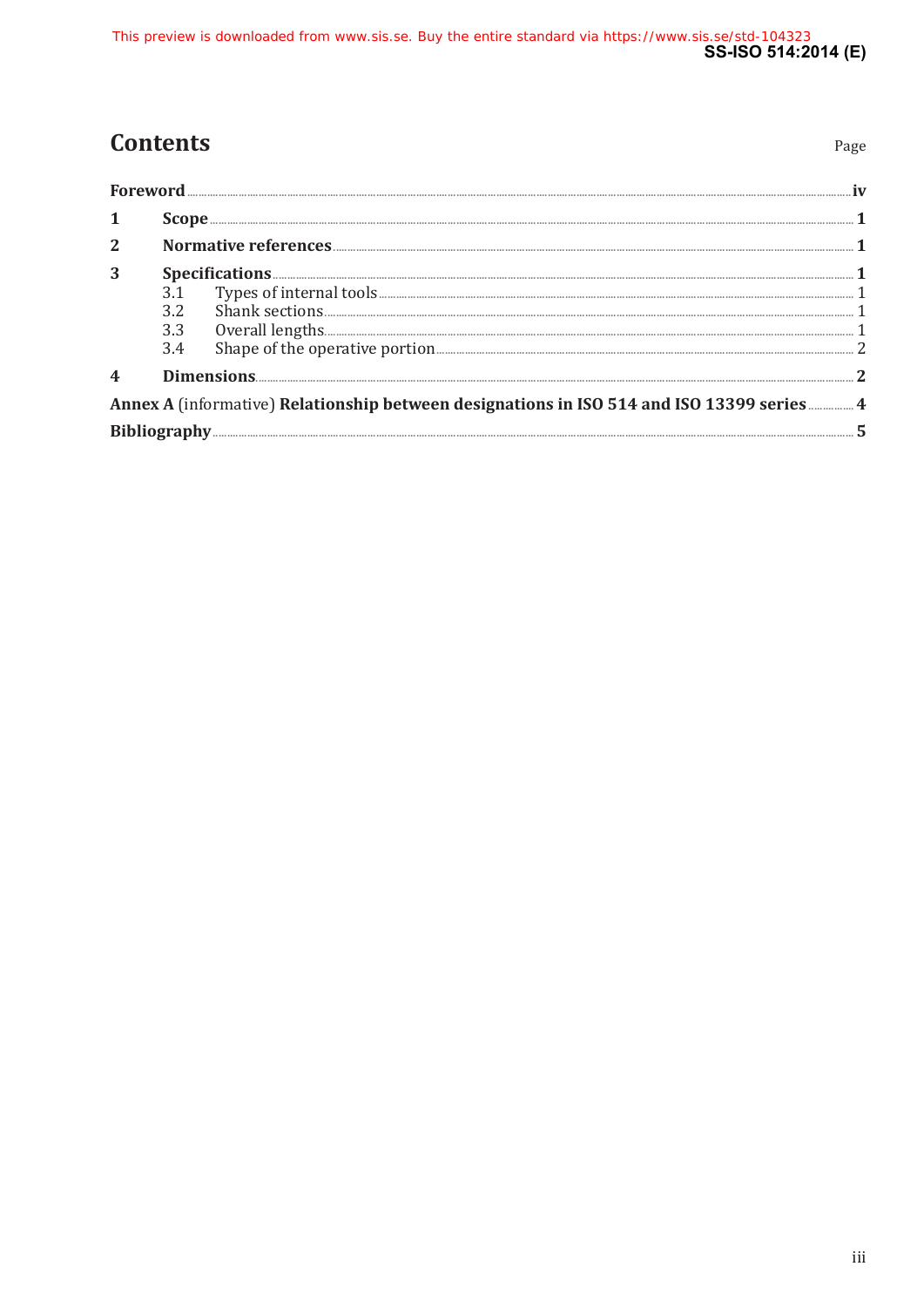# <span id="page-5-0"></span>**Foreword**

ISO (the International Organization for Standardization) is a worldwide federation of national standards bodies (ISO member bodies). The work of preparing International Standards is normally carried out through ISO technical committees. Each member body interested in a subject for which a technical committee has been established has the right to be represented on that committee. International organizations, governmental and non-governmental, in liaison with ISO, also take part in the work. ISO collaborates closely with the International Electrotechnical Commission (IEC) on all matters of electrotechnical standardization.

The procedures used to develop this document and those intended for its further maintenance are described in the ISO/IEC Directives, Part 1. In particular the different approval criteria needed for the different types of ISO documents should be noted. This document was drafted in accordance with the editorial rules of the ISO/IEC Directives, Part 2 (see [www.iso.org/directives\)](http://www.iso.org/directives).

Attention is drawn to the possibility that some of the elements of this document may be the subject of patent rights. ISO shall not be held responsible for identifying any or all such patent rights. Details of any patent rights identified during the development of the document will be in the Introduction and/or on the ISO list of patent declarations received (see [www.iso.org/patents](http://www.iso.org/patents)).

Any trade name used in this document is information given for the convenience of users and does not constitute an endorsement.

For an explanation on the meaning of ISO specific terms and expressions related to conformity assessment, as well as information about ISO's adherence to the WTO principles in the Technical Barriers to Trade (TBT) see the following URL: [Foreword - Supplementary information.](http://www.iso.org/iso/home/standards_development/resources-for-technical-work/foreword.htm)

The committee responsible for this document is ISO/TC 29, *Small tools*, Subcommittee SC 9, *Tools with cutting edges made of hard cutting materials*.

This second edition cancels and replaces the first edition (ISO 514:1975), of which it constitutes a minor revision.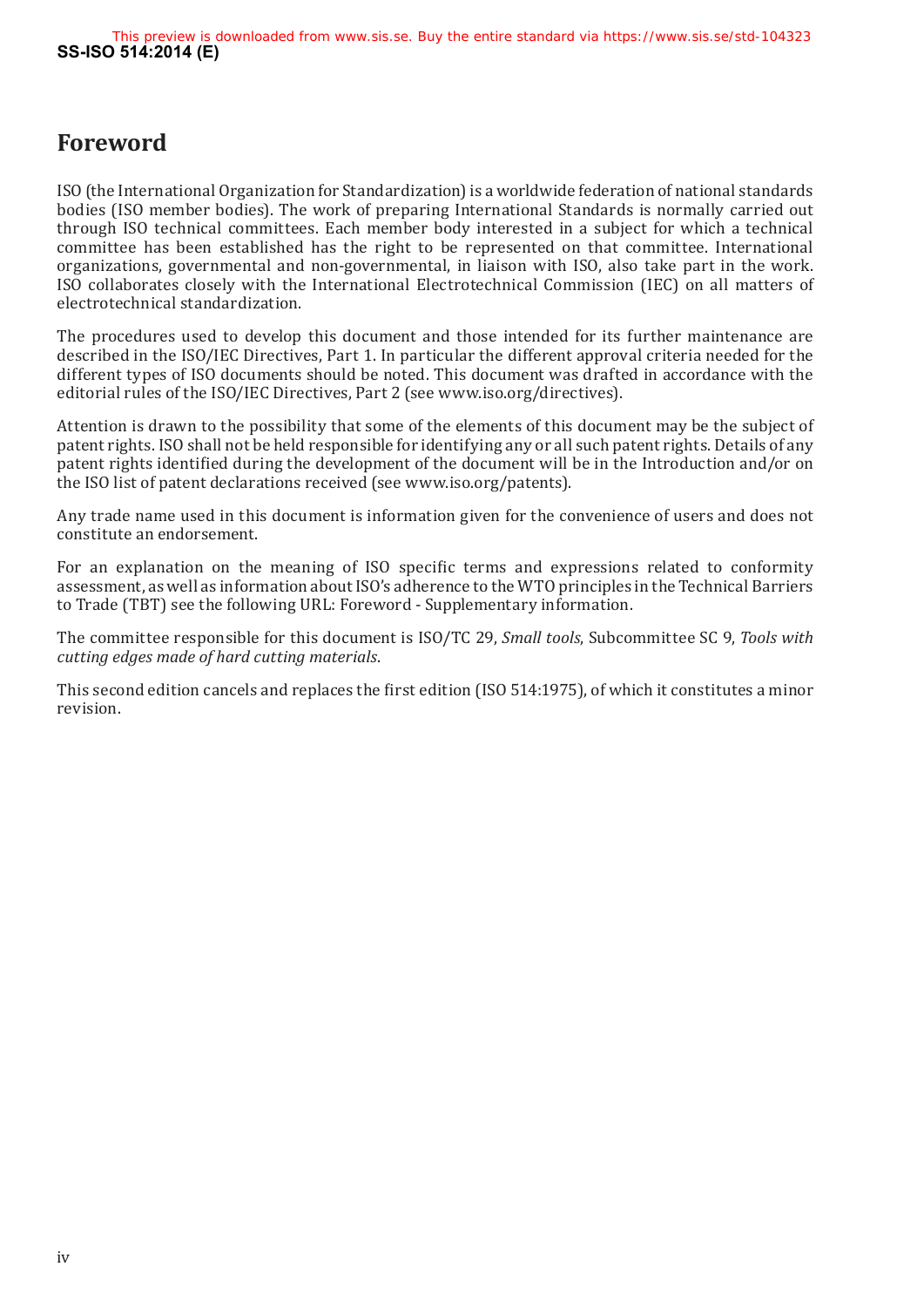# <span id="page-6-0"></span>**Turning tools with carbide tips — Internal tools**

# **1 Scope**

This International Standard specifies the types and dimensions of turning tools with carbide tips; it deals only with internal tools.

The shank sections and the inserts used are selected respectively from those defined in ISO 241 and ISO 242.

NOTE External tools and the definition of right-hand and left-hand tools are the subject of ISO243; designation and marking are the subject of ISO 504.

## **2 Normative references**

The following referenced documents are indispensable for the application of this document. For dated references, only the edition cited applies. For undated references, the latest edition of the referenced document (including any amendments) applies.

ISO 241, *Shanks for turning and planing tools — Shapes and dimensions of the section*

ISO 242, *Carbide tips for brazing on turning tools*

# **3 Specifications**

### **3.1 Types of internal tools**

Only two types of internal tools, considered to be those most generally used, are provided for; they are tool No. 8 and tool No. 9, which differ from each other only in the shape of the end of the operative portion.

Both types may be made either with a square shank or with a cylindrical shank, the front portion of the tool being of round section in both cases.

Dimension *l* shown in Table 1 is the nominal length of the carbide tip, type A or C, selected from those specified in ISO 242; this dimension is equal to approximately 0,6 *d*.

### **3.2 Shank sections**

For the particular case of internal tools, only two types of sections are selected from among the various types specified in ISO 241:

- a) the square section  $h = b$ ;
- b) the round section *d*.

### **3.3 Overall lengths**

Only one range of overall lengths is specified, the length being a function of the diameter *d*.

The lengths are scaled approximately in the series of preferred numbers R 40/3 and are a practically linear expression in terms of *d*, no value departing by more than 15 mm from the value obtained with the formula:

 $10 d + 50 mm$